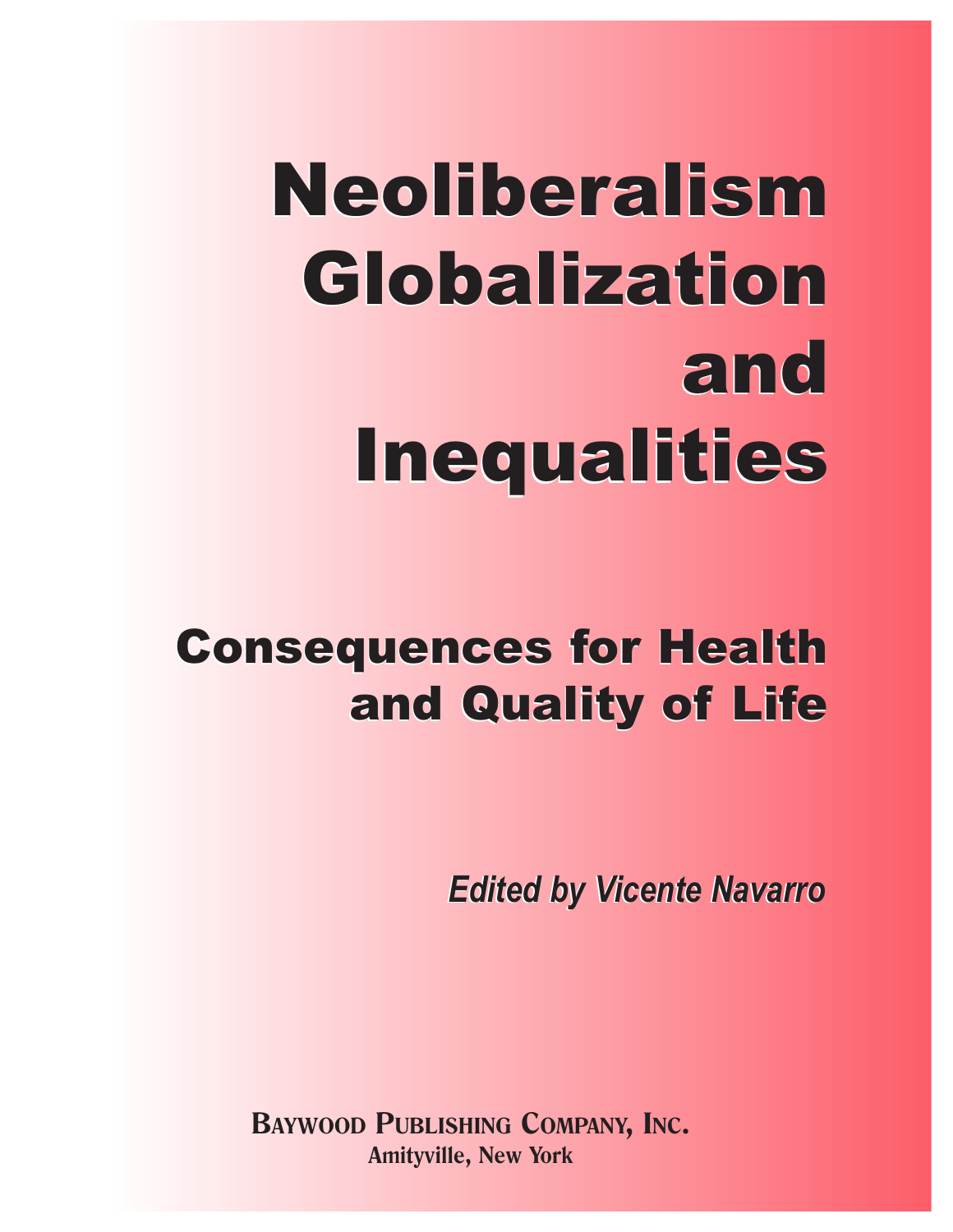# About the Book About the Book

Since U.S. President Reagan and U.K. Prime Minister Thatcher, a major ideology (under the name of economic science) has been expanded worldwide that claims that the best policies to stimulate human development are those that reduce the role of the state in economic and social lives: privatizing public services and public enterprises, deregulating the mobility of capital and labor, eliminating protectionism, and reducing public social protection. This ideology, called "neoliberalism," has guided the globalization of economic activity and become the conventional wisdom in international agencies and institutions (such as the IMF, World Bank, World Trade Organization, and the technical agencies of the United Nations, including the WHO). Reproduced in the "Washington consensus" in the United States and the "Brussels consensus" in the European Union, this ideology has guided policies widely accepted as the only ones possible and advisable.

This book assembles a series of articles that challenge that ideology. Written by well-known scholars, these articles question each of the tenets of neoliberal doctrine, showing how the policies guided by this ideology have adversely affected human development in the countries where they have been implemented.

# In Praise . . . In Praise . . .

An impressive and comprehensive set of insights into the current state of globalization. This is an essential book for anyone who wants to know how and why neoliberalism has failed to deliver on its promises.

> Jeff Faux, Founder and Distinguished Fellow Economic Policy Institute, Washington, DC Author, The Global Class War

This book provides essential reading for scholars, practitioners, and policymakers wanting to understand the rapid social, health, and economic changes in today's world. It offers an excellent base for reflection on forces driving these changes as well as critical analyses of now widespread interpretations of their causes and consequences.

> Walter Korpi, Professor of Social Policy Swedish Institute for Social Research Stockholm University

Vicente Navarro has assembled a comprehensive, tightly argued, and powerfully supported set of contributions that demonstrate the links between neoliberalism, economic inequality, and health outcomes in a convincing and very timely fashion.

> Andrew Glyn, Professor of Economics Oxford University

These incisive essays dissecting neoliberal globalization provide highly significant information along with careful and penetrating analysis, subjecting claims of advocates and critics to the test of judiciously assembled empirical evidence. Moreover, they develop neglected perspectives that should prove invaluable to those seeking to dismantle illusions and deceptive presentations, and to discover the real human consequences of the dominant intellectual and policy paradigms of the past several decades. They are a very welcome contribution to the understanding of some of the most critical issues of the contemporary era. It is an outstanding work and a remarkably important book.

> Noam Chomsky, Institute Professor, Retired **MIT**

Never in our history have human beings enjoyed such good health; but never have so many persons suffered or died prematurely because of hunger, poverty, and avoidable diseases, and never have inequities in health been so deep and so evident. Vicente Navarro, internationally known as a champion of social justice, has assembled the best contributions from all over the world. This book appears at a time when health for all is being recognized as a fundamental human right and a touchstone of the civilization of any country. All those who work in this field may enjoy reading these essays and find a new stimulus for their activity.

> Giovanni Berlinguer, Professor of Social Medicine University of Rome Member of the WHO Commission on Social Determinants of Health